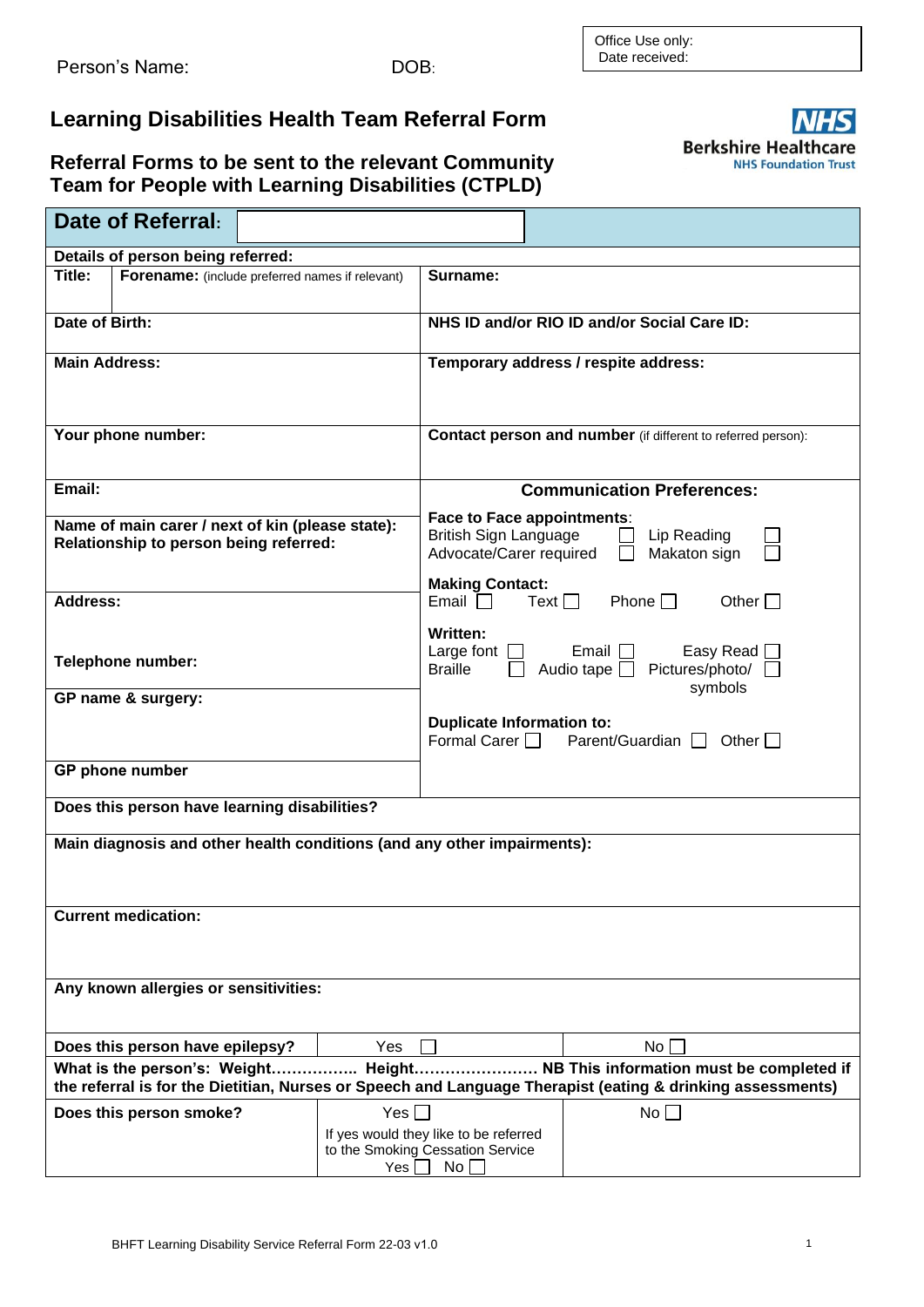Person's Name: DOB:

| <b>Consent:</b>                                                                                                                                 |      |                |                               |                                                           |                              |                |                  |
|-------------------------------------------------------------------------------------------------------------------------------------------------|------|----------------|-------------------------------|-----------------------------------------------------------|------------------------------|----------------|------------------|
| Is the referred person aware of this referral?                                                                                                  |      |                |                               | If no - please state why? If person lacks capacity, has a |                              |                |                  |
| Yes                                                                                                                                             | No   |                |                               | Best Interest decision been made - provide details        |                              |                |                  |
|                                                                                                                                                 |      |                |                               |                                                           |                              |                |                  |
| Has the referred person consented to this<br>referral?                                                                                          |      |                |                               |                                                           |                              |                |                  |
| Yes                                                                                                                                             | No   |                |                               |                                                           |                              |                |                  |
| Care manager/local authority holding                                                                                                            |      |                |                               | Telephone number:                                         |                              |                |                  |
| responsibility:                                                                                                                                 |      |                |                               |                                                           |                              |                |                  |
| <b>Reason For Referral</b>                                                                                                                      |      |                |                               |                                                           |                              |                |                  |
| Please give a summary of the reason why you / the person being referred needs support from a Health and                                         |      |                |                               |                                                           |                              |                |                  |
| Social Care service in CTPLD. Please be specific and attach any relevant information to help with the                                           |      |                |                               |                                                           |                              |                |                  |
| referral.                                                                                                                                       |      |                |                               |                                                           |                              |                |                  |
|                                                                                                                                                 |      |                |                               |                                                           |                              |                |                  |
|                                                                                                                                                 |      |                |                               |                                                           |                              |                |                  |
|                                                                                                                                                 |      |                |                               |                                                           |                              |                |                  |
|                                                                                                                                                 |      |                |                               |                                                           |                              |                |                  |
|                                                                                                                                                 |      |                |                               |                                                           |                              |                |                  |
| Who do you think the referral is for?                                                                                                           |      |                |                               |                                                           |                              |                |                  |
| <b>Challenging Behaviour Specialist</b>                                                                                                         |      |                | <b>Dietitian</b>              |                                                           | <b>Health Support Worker</b> |                | <b>Nursing</b>   |
| <b>Occupational Therapy</b>                                                                                                                     |      |                | Physiotherapy                 | Psychiatry                                                |                              |                | Psychology       |
| Speech and Language Therapy                                                                                                                     |      |                |                               | Social Care Referral (East Berkshire only)                |                              |                |                  |
| What are the person's desired outcomes for this referral?                                                                                       |      |                |                               |                                                           |                              |                |                  |
|                                                                                                                                                 |      |                |                               |                                                           |                              |                |                  |
|                                                                                                                                                 |      |                |                               |                                                           |                              |                |                  |
|                                                                                                                                                 |      |                |                               |                                                           |                              |                |                  |
|                                                                                                                                                 |      |                |                               |                                                           |                              |                |                  |
|                                                                                                                                                 |      |                |                               |                                                           |                              |                |                  |
| What supporting documents / reports are attached? (e.g. psychological assessment; health information;                                           |      |                |                               |                                                           |                              |                |                  |
| educational information etc.)                                                                                                                   |      |                |                               |                                                           |                              |                |                  |
|                                                                                                                                                 |      |                |                               |                                                           |                              |                |                  |
|                                                                                                                                                 |      |                |                               |                                                           |                              |                |                  |
|                                                                                                                                                 |      |                |                               |                                                           |                              |                |                  |
| <b>Risk Factors: Please tick</b>                                                                                                                |      |                |                               |                                                           |                              |                |                  |
|                                                                                                                                                 | Past | <b>Present</b> | <b>Not Known</b>              |                                                           | Past                         | <b>Present</b> | <b>Not Known</b> |
| <b>Deliberate Self-Harm</b>                                                                                                                     |      |                |                               | <b>Forensic History</b>                                   |                              |                |                  |
| <b>Suicide</b>                                                                                                                                  |      |                |                               | <b>Substance Misuse</b>                                   |                              |                |                  |
| Self-Neglect                                                                                                                                    |      |                |                               | <b>Housing Problems</b>                                   |                              |                |                  |
| <b>Abuse from Others</b>                                                                                                                        |      |                |                               | Non-Compliance<br>with Treatment                          |                              |                |                  |
| <b>Violence to Others</b>                                                                                                                       |      |                |                               | Has served in the                                         |                              |                |                  |
| (verbal)                                                                                                                                        |      |                |                               | armed forces?                                             |                              |                |                  |
| (including professionals)<br><b>Referrer's Details:</b>                                                                                         |      |                |                               |                                                           |                              |                |                  |
|                                                                                                                                                 |      |                |                               |                                                           |                              |                |                  |
| Name of referrer:                                                                                                                               |      |                |                               | Professional role / support to the person:                |                              |                |                  |
|                                                                                                                                                 |      |                |                               |                                                           |                              |                |                  |
| <b>Contact details:</b>                                                                                                                         |      |                | <b>Signature of referrer:</b> |                                                           |                              |                |                  |
| Address:                                                                                                                                        |      |                |                               |                                                           |                              |                |                  |
|                                                                                                                                                 |      |                |                               |                                                           |                              |                |                  |
|                                                                                                                                                 |      |                |                               |                                                           |                              |                |                  |
| <b>Telephone</b>                                                                                                                                |      |                |                               | Email:                                                    |                              |                |                  |
| Number:                                                                                                                                         |      |                |                               |                                                           |                              |                |                  |
|                                                                                                                                                 |      |                |                               |                                                           |                              |                |                  |
|                                                                                                                                                 |      |                |                               |                                                           |                              |                |                  |
| <b>Other Services Involved:</b><br>Other Professionals involved and their roles in supporting the service user (please include contact details) |      |                |                               |                                                           |                              |                |                  |
|                                                                                                                                                 |      |                |                               |                                                           |                              |                |                  |
|                                                                                                                                                 |      |                |                               |                                                           |                              |                |                  |
|                                                                                                                                                 |      |                |                               |                                                           |                              |                |                  |
|                                                                                                                                                 |      |                |                               |                                                           |                              |                |                  |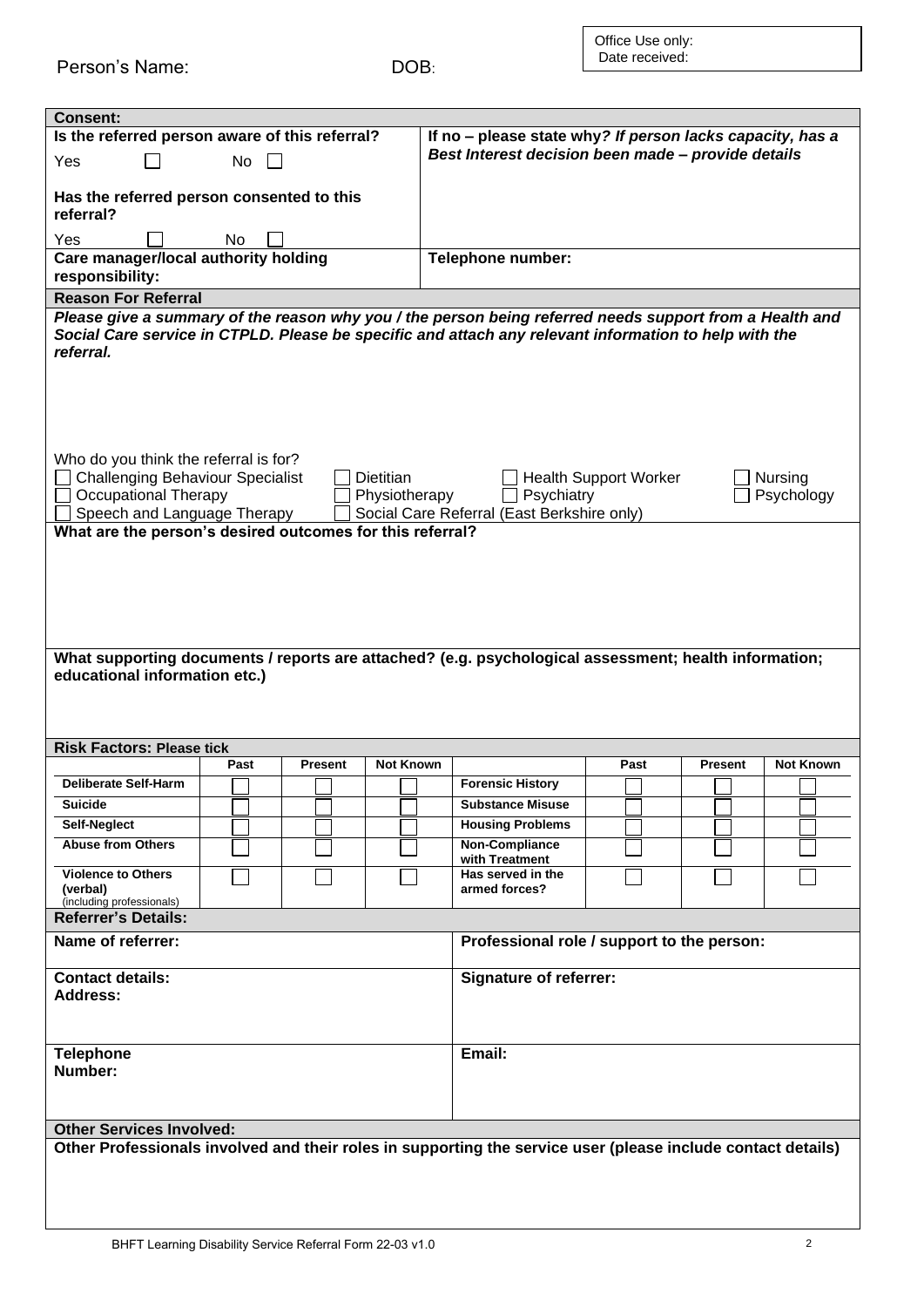| Person's Name:                                                                                       | DOB:                  | Office Use only:<br>Date received:                        |  |  |  |
|------------------------------------------------------------------------------------------------------|-----------------------|-----------------------------------------------------------|--|--|--|
|                                                                                                      |                       |                                                           |  |  |  |
| Living environment (current accommodation):                                                          |                       |                                                           |  |  |  |
|                                                                                                      |                       |                                                           |  |  |  |
| Own Home<br>Family/Carers Home                                                                       | Residential           | Supported Living Other (Please state)                     |  |  |  |
| <b>Settled Accommodation Indictor:</b>                                                               |                       |                                                           |  |  |  |
| Is permanent residence settled or non-settled?                                                       |                       | Settled $\Box$<br>Non-settled $\Box$                      |  |  |  |
| <b>Employment status:</b>                                                                            |                       |                                                           |  |  |  |
| Employed<br>Unemployed                                                                               | <b>Voluntary Work</b> | Supported Work Student Not Applicable Not Known           |  |  |  |
| Weekly hours worked?                                                                                 |                       |                                                           |  |  |  |
|                                                                                                      |                       |                                                           |  |  |  |
| <b>Demographic Details:</b>                                                                          |                       |                                                           |  |  |  |
| Ethnicity (please tick)<br>Asian Bangladesh                                                          |                       | <b>Ethnic Other</b>                                       |  |  |  |
| Asian Indian                                                                                         |                       | Mixed White & Asian                                       |  |  |  |
| Asian Other                                                                                          |                       | Mixed White & Black African                               |  |  |  |
| Asian Pakistani                                                                                      |                       | Mixed White & Caribbean                                   |  |  |  |
| <b>Black African</b>                                                                                 |                       | <b>Mixed Other</b>                                        |  |  |  |
| <b>Black Caribbean</b>                                                                               |                       | <b>White Other</b>                                        |  |  |  |
| <b>Black Other</b>                                                                                   |                       | White Irish                                               |  |  |  |
| Chinese                                                                                              |                       | <b>White British</b>                                      |  |  |  |
| Declined to answer                                                                                   |                       |                                                           |  |  |  |
| Marital Status (please tick)                                                                         |                       |                                                           |  |  |  |
| <b>Civil Partnership</b>                                                                             |                       | Divorced / Person who's<br>Civil Partnership is dissolved |  |  |  |
| Married                                                                                              |                       | <b>Not Disclosed</b>                                      |  |  |  |
| Separated                                                                                            |                       | Single                                                    |  |  |  |
| <b>Widowed/Surviving Civil Partner</b>                                                               |                       |                                                           |  |  |  |
| Religion: (please tick)                                                                              |                       |                                                           |  |  |  |
| Atheist                                                                                              |                       | Judaism                                                   |  |  |  |
| <b>Buddhism</b>                                                                                      |                       | Islam                                                     |  |  |  |
| Christianity                                                                                         |                       | Sikhism                                                   |  |  |  |
| Hinduism                                                                                             |                       | Any Other belief                                          |  |  |  |
| Prefer not to say                                                                                    |                       |                                                           |  |  |  |
| Does this person have a chronic illness or disability?<br>Yes  <br>No<br>Prefer not to say           |                       |                                                           |  |  |  |
| Mobility problems $\Box$<br>Sight loss $\Box$<br>Hearing loss $\Box$<br>Along term medical condition |                       |                                                           |  |  |  |
| Mental ill health<br>A Learning Disability<br>Other (Please state)                                   |                       |                                                           |  |  |  |
| Which of the following best describes - gender?                                                      |                       |                                                           |  |  |  |
| Male<br>ii) Female<br>i)                                                                             |                       |                                                           |  |  |  |
| Prefer to self-describe<br>iv) Prefer not to say<br>iii)                                             |                       |                                                           |  |  |  |
| Which of the following best describes - sexual orientation?                                          |                       |                                                           |  |  |  |
| ii) Lesbian/ Gay<br>iii) Bisexual<br>Straight / heterosexual<br>i)                                   |                       |                                                           |  |  |  |
| v) Prefer not to say<br>Prefer to self-describe<br>iv)                                               |                       |                                                           |  |  |  |